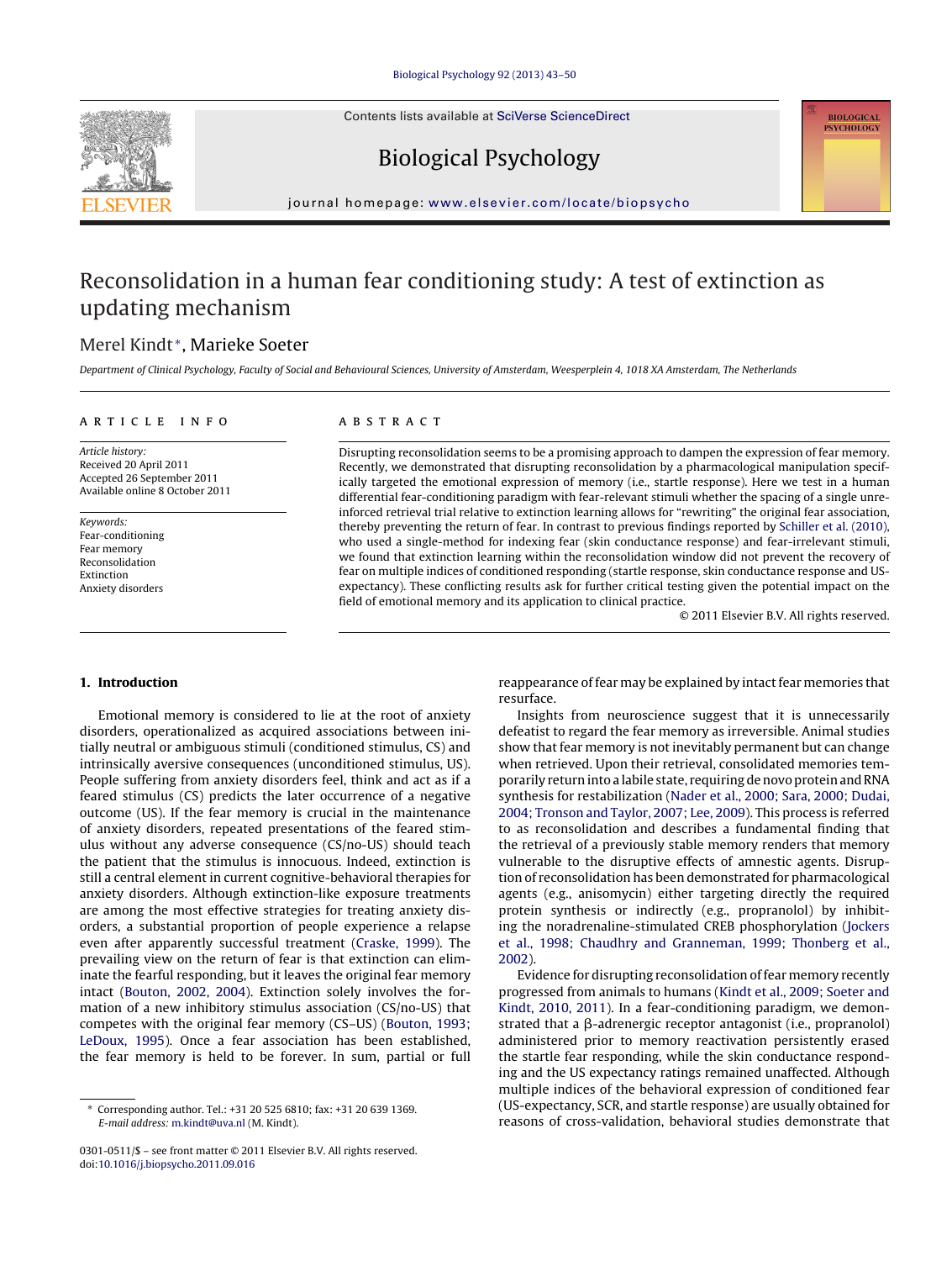the different response systems do not necessarily act in concert (e.g., [Hamm and Weike, 2005; Weike et al., 2005; Soeter and Kindt,](#page--1-0) [2010, 2011\).](#page--1-0) Electrodermal conditioning seems to primarily reflect anticipatory arousal, irrespective of the valence of the anticipated stimulus ([Hamm and Vaitl, 1996; Weike et al., 2007\),](#page--1-0) whereas human startle responding is considered to be a reliable and specific index of fear that operates more independently from the cognitive level of fear learning [\(Hamm and Weike, 2005\).](#page--1-0) Indeed, in our studies the SCR corresponded with the US expectancies ratings ([Soeter and Kindt, 2010, 2011\).](#page--1-0) The previous findings that the --adrenergic blocker specifically affected the emotional expression of fear memory (i.e., startle response) do not imply that reconsolidation cannot be targeted at a more cognitive level. Post-retrieval interference by behavioral manipulation (e.g., new learning) has been found with numerous memory tasks including declarative and procedural memory in humans [\(Walker et al., 2003; Hupbach et al.,](#page--1-0) [2007; Forcato et al., 2007, 2009; Strange et al., 2010\).](#page--1-0) However, reconsolidation does not necessarily occur when memory is being reactivated, but only when there is something to be learned (i.e., informational value) during memory retrieval [\(Lee, 2009;](#page--1-0) Sevenster et al., submitted for publication). A violation based upon prior learning is supposed to be a necessary condition for reconsolidation, meaning that the magnitude of the outcome or the outcome itself is not being fully predicted (i.e., prediction error) ([Pedreira](#page--1-0) [et al., 2004; Forcato et al., 2009; Lee, 2009\).](#page--1-0) In our previous studies, the single unreinforced reactivation trial appeared to be sufficient for updating the emotional expression of fear memory but prevented learning about the CS–US contingency [\(Kindt et al., 2009;](#page--1-0) [Soeter and Kindt, 2010, 2011\).](#page--1-0) Apparently, the various memory expressions of a single learned association call for different reactivation conditions.

Recently, a behavioral approach targeting the reconsolidation of fear memory demonstrated that multiple unreinforced presentations allowed for updating of threat anticipation in humans ([Schiller et al., 2010\).](#page--1-0) That is, an extinction procedure performed within the window of reconsolidation resulted in the persistent erasure of the skin conductance response. Obviously, a behavioral procedure is preferred over pharmacological manipulations provided that similar effects can be obtained for the emotional expression of fear memory (i.e., startle response). In a recent within-subject study with two reinforced stimuli  $(CSS<sup>+</sup>)$  and one unreinforced stimulus (CS−), we failed to replicate the finding that extinction within the reconsolidation window updates the reactivated fear memory [\(Soeter and Kindt, 2011\).](#page--1-0) The Schiller et al. study and the Soeter–Kindt study diverged in several ways, with the most notable differences being the assessment of conditioned responding (single-method vs. multi-method of indexing fear, resp.) and the conditioned stimuli (geometric figures vs. fear-relevant stimuli, resp.). We employed fear-relevant stimuli because they lead to a superior conditioning of aversive associations and are especially resistant to extinction learning compared with fear-irrelevant cues ([Mineka and Öhman, 2002; Lang et al., 2005\).](#page--1-0) Providing that anxiety disorders do not tend to be associated with fear-irrelevant stimuli (e.g., geometric figures) but rather with objects and situations related to survival threats (i.e., fear-relevant stimuli) [\(Mineka and](#page--1-0) [Öhman, 2002\),](#page--1-0) we are specifically interested in targeting stronger fear memory. Although Schiller et al. demonstrated the effects in two experiments, one between-subject and one within-subject design, the effects are rather small and only demonstrated for a non-specific measure of fear (i.e., skin conductance responding). Given the potential impact on the field of emotional memory and its application to clinical practice, this finding asks for further critical testing in a more simple between-subject design and a specific measure of fear (i.e., startle fear responding; [Hamm and Weike,](#page--1-0) [2005; Weike et al., 2007;](#page--1-0) but see [Lipp et al., 2001, 2003; Mallan](#page--1-0) [and Lipp, 2007\).](#page--1-0)

#### **Table 1**

Mean values (SD) of the reported spider fear, trait anxiety, anxiety sensitivity, shock intensity and US evaluation for the Reactivation–Extinction and Extinction–Only condition.

|                     | Reactivation-Extinction | Extinction-Only | t-Test    |
|---------------------|-------------------------|-----------------|-----------|
| Spider fear         | 5.3(5.1)                | 5.9(5.3)        | t(38) < 1 |
| Trait anxiety       | 34.9(7.4)               | 34.7(7.5)       | t(38) < 1 |
| Anxiety sensitivity | 8.7(5.0)                | 8.5(4.1)        | t(38) < 1 |
| Shock intensity     | 18.3(11.3)              | 16.0(11.5)      | t(38) < 1 |
| US evaluation       | $-2.5(1.1)$             | $-2.6(1.7)$     | t(38) < 1 |

Here, we tested whether unreinforced extinction trials provided during the reconsolidation window prevents the return of extinguished fear, using a between-subject fear-conditioning design with only two fear-relevant stimuli. Testing included different phases across three consecutive days each separated by 24 h. During fear acquisition (day 1), one of two fear-relevant stimuli ( $CS1<sup>+</sup>$ ) was repeatedly paired with an aversive electric stimulus (US), while the other fear-relevant stimulus (CS2−) was not (i.e., pictures of spiders; IAPS numbers 1200–1201) ([Lang et al., 2005\).](#page--1-0) Assignment of the slides as CS1<sup>+</sup> and CS2<sup>−</sup> was counterbalanced across participants. On day 2, all participants were exposed to extinction training in which the feared CS1 was presented without the unconditioned stimulus. In the Reactivation–Extinction condition, the fear memory was reactivated 10 min before extinction training, using a single presentation of an unreinforced CS1 ([Schiller et al., 2010\).](#page--1-0) The other Extinction – Only condition was not reminded of the previously acquired fear association before extinction training. Memory retention (CS1− vs. CS2−) was tested 24 h later (day 3). In order to trigger the original fear memory, reminder shocks were administered following re-extinction learning (i.e., day 3). The absence of a fear response by the behavioral provocation (i.e., reinstatement) suggests, but cannot prove, the absence of the underlying fear association. Rapid reacquisition of fear was therefore further investigated as a measure of savings of the original fear association. The conditioned fear response (CR) was measured as potentiation of the eyeblink startle reflex to a loud noise by electromyography of the right orbicularis oculi muscle. Skin conductance responses and online US-expectancy ratings were obtained to assess the anticipation of threat ([Weike et al., 2007\) \(](#page--1-0)i.e., declarative knowledge).

#### **2. Materials and methods**

#### 2.1. Participants

Forty undergraduate students (13 men, 27 women) from the University of Amsterdam ranging in the age of 18–33 years (mean  $\pm$  SD age, 21.1  $\pm$  3.0 years) participated in the study. All participants were assessed to be free from any current or previous medical condition that would contraindicate participation (i.e., pregnancy; seizure disorder; cardiovascular disease). An additional exclusion cri-terion contained a score ≥26 on the Anxiety Sensitivity Index (ASI; [Peterson and](#page--1-0) [Reiss, 1992\).](#page--1-0) Participants were randomly assigned to one of two conditions with the restriction that conditions were matched on Trait Anxiety (STAI-T) [\(Spielberger](#page--1-0) [et al., 1970\),](#page--1-0) Spider Phobic Questionnaire (SPQ) ([Klorman et al., 1974\),](#page--1-0) and ASI scores as close as possible (see Table 1). Participants received either partial course credits or were paid a small amount ( $\in 32$ ,  $-$ ) for their participation in the experiment.

The ethical committee of the University of Amsterdam approved the study and informed consent was obtained from all participants.

#### 2.2. Apparatus and materials

#### 2.2.1. Stimuli

In order to strengthen the fear association during acquisition, fear relevant stimuli served as CSs (i.e., pictures of spiders; IAPS numbers 1200–1201) ([Lang et al.,](#page--1-0) [2005\).](#page--1-0) The slides were 200 mm high and 270 mm wide and were presented in the middle of a black screen on a 19-in. computer monitor. One of the slides (CS1+) was followed by an US (75% of the presentations), while the other slide (CS2−) was not. Assignment of the slides as CS1<sup>+</sup> and CS2<sup>−</sup> was counterbalanced across participants. Both the CS1<sup>+</sup> and CS2<sup>−</sup> stimuli were presented for 8 s. The startle probe was presented 7s after CS onset and was followed by the US (CS1<sup>+</sup>) 500 ms later (i.e., at 7.5 s). An electric stimulus with duration of 2 ms, delivered to the wrist of the non-preferred hand, served as US. Delivery of the electric stimulus was controlled